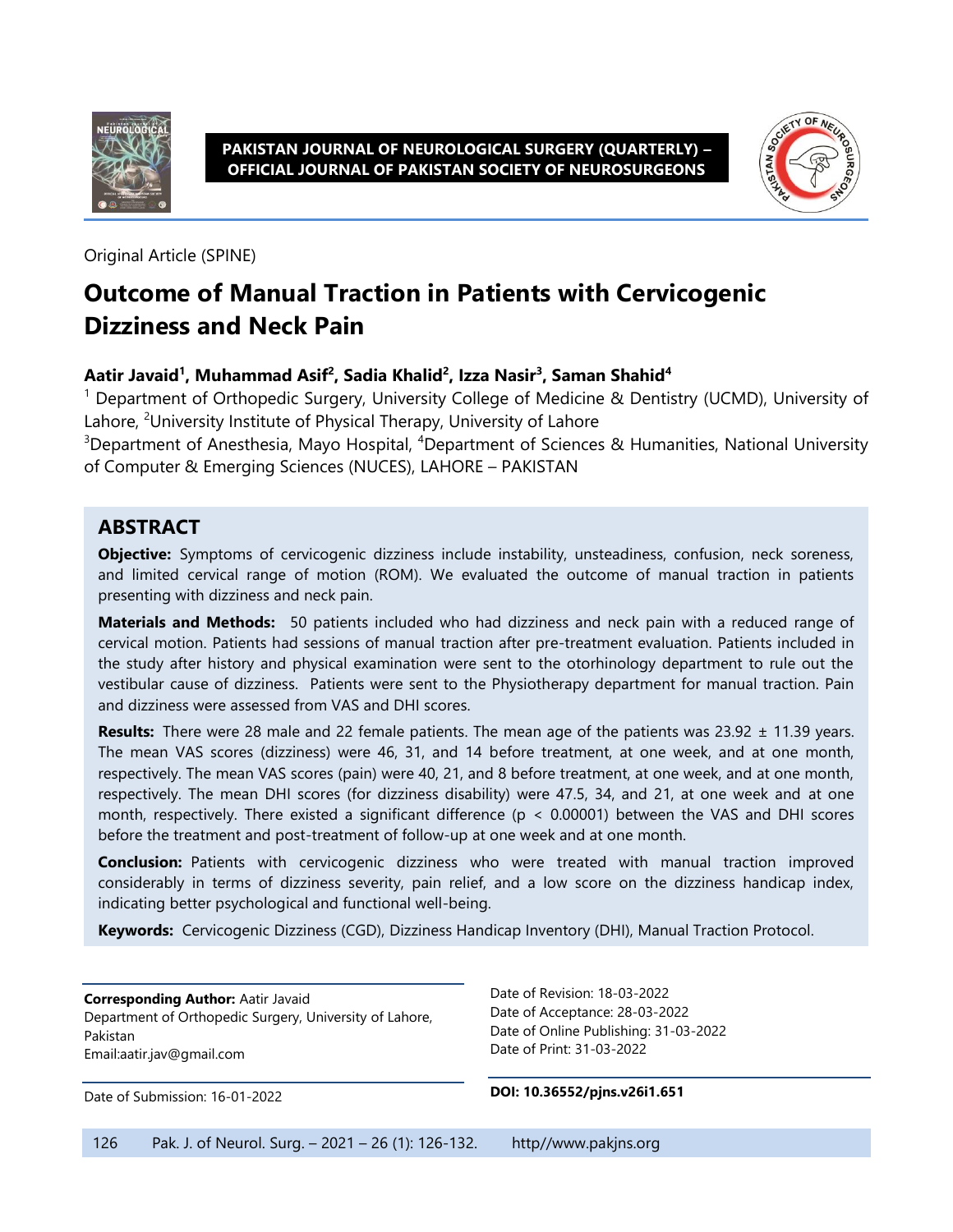### **INTRODUCTION**

Cervicogenic dizziness (CGD) was initially described as 'cervical vertigo' by Ryan and Cope in 1955, and it has been a disputed diagnosis at times.<sup>1</sup> Although proprioceptive vertigo, cervicogenic vertigo, and cervical dizziness have all been used to characterize the condition because true vertigo is seldom a symptom of CGD, it is now frequently referred to as cervicogenic dizziness. <sup>2</sup> Cervicogenic dizziness is distinguished by symptoms such as imbalance, unsteadiness, disorientation, neck discomfort, and decreased cervical range of motion (ROM).<sup>2-3</sup> It is sometimes accompanied by a headache. When compared to individuals with simply dizziness, people with both dizziness and neck discomfort had a worse subjective mental and physical quality of life. <sup>4</sup> Dizziness is a fairly prevalent ailment in the community, and it frequently leads to physical difficulties like unsteadiness and falls, as well as social, emotional, and financial concerns. <sup>5</sup> Dizziness can be caused by a variety of factors, one of which is a malfunction in the upper cervical spine. The non-rotary dizziness in this illness, known as cervicogenic dizziness, is defined as instability or unsteadiness and is associated with movements or postures of the neck.<sup>6</sup> Even though it is a crippling ailment, there is no known therapy. When all other causes of dizziness have been ruled out, the cervical spine may be to blame. The source of the symptoms is unknown; however, the existence of faulty cervical proprioceptive signals may be a contributing factor. 7

According to current understanding, dizzy episodes are caused by disrupted sensory afferents from the neck, resulting in a sensory mismatch between the cervical, visual, and vestibular inputs.<sup>8</sup> The diagnosis is based on the presence of disequilibrium and vertigo in conjunction with neck discomfort, as well as the exclusion of other vestibular illnesses. Given that prolonged neck pain can disrupt cervical proprioception, which can alter spatial orientation, no CGD patient should be denied proper neck pain therapy. Manual therapy is a type of conservative treatment offered by physical therapists. It's aimed to have several effects, including increased tissue extensibility and range of motion, relaxation, altered muscle function, pain modulation, and reduced soft tissue edema and inflammation. <sup>9</sup> A variety of clinical research, including randomized controlled trials, back up manual therapy's effectiveness for CGD. In the last decade, there has been an increase in the number of studies concentrating on manual therapy, especially for CGD. A modest quantity of data supports manual therapy treatment.<sup>10</sup> In the short and medium term, treatment of the cervical spine, with a focus on C1-2 and C2-3, reduces the severity of dizziness.<sup>11</sup> It can also improve the patient's self-perceived impairment status.<sup>12-13</sup> The current study sought to assess the effectiveness of manual traction in individuals presenting with dizziness and neck discomfort.

# **MATERIALS AND METHODS**

# **Study Design and Setting**

A prospective, interventional study that included consecutive 50 patients from the Department of Orthopedic Surgery Alkhidmat Mansoorah Teaching Hospital/The University of Lahore, from Dec 01, 2021, to Feb 28, 2022.

# **Study Variables**

The variables for this study were measured after they were included at baseline (T0). The first follow-up was one week (T1) after the first intervention and the second was at one month (T2).

# **Assessment of Pain and Dizziness**

The visual analogic scale (VAS) was used to measure the level of dizziness and neck pain. Dizziness disability and cervical mobility were examined as secondary outcomes. The Dizziness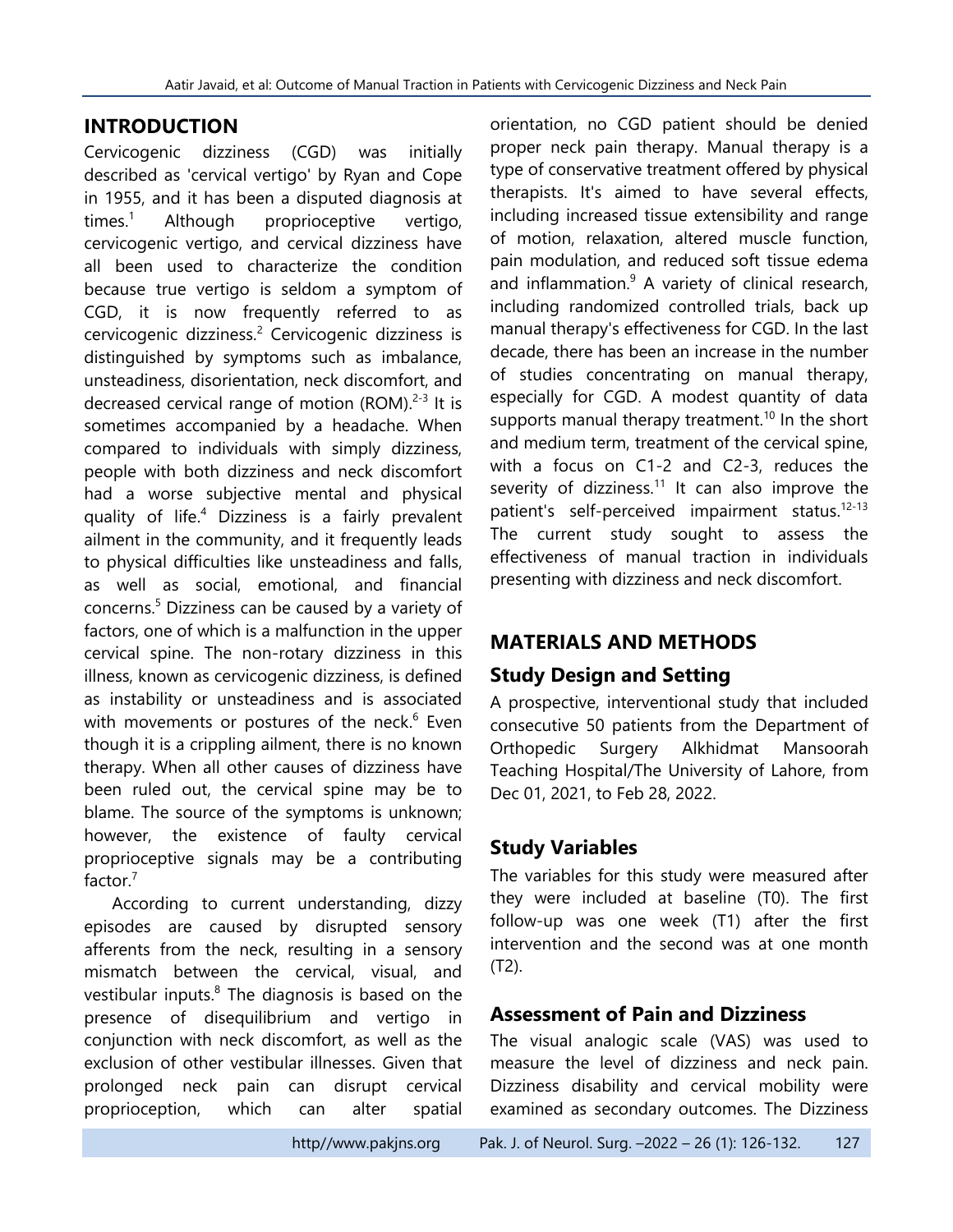Handicap Inventory (DHI) was used to assess Dizziness Disability. DHI is a tool that is extremely dependable and responsive. It consists of 25 questions that are graded on a three-point scale to determine a patient's functional, emotional, and physical limitations. The highest possible score is 100 (28 points for physical, 36 points for emotional, and 36 points for functional), which indicates the greatest possible self-perceived handicap.

# **Inclusion Criteria**

All Patients of both genders in the range of 18 – 65 years of age were enrolled who presented in OPD of Mansoorah Hospital Lahore after consent were included in the study. All these patients had dizziness and neck pain with a reduced range of cervical motion. An otorhinologist opinion was taken to rule out vestibular impairment and other causes of dizziness.

# **Exclusion Criteria**

Those patients were excluded who refused to be part of the study. Patients who had tinnitus, migraine, and hearing loss were not included.

# **Clinical Management & Physiotherapy**

After approval from the hospital's ethical committee, all the patients presenting in the outpatient department, fulfilling the mentioned criteria were included in this study. Patients had sessions of manual traction after pre-treatment evaluation consisting of a detailed medical history, physical examination, X-ray of cervical spine anteroposterior, and lateral views. Patients included in the study after history and physical examination were sent to the otorhinology department to rule out the vestibular cause of dizziness. The patient had their radiograph cervical spine taken and evaluated for spine pathology and degenerative changes.

Patients were sent to the Physiotherapy

department for manual traction. On alternating days, patients had three sessions. The sessions lasted 11 minutes each. A manual traction protocol was used. It was done with the patient in a traction and resting position. There were three sections to the protocol that was used. Premanipulative section: the patient lies in the supine position. Suboccipital muscle massage was also conducted to make the patient more comfortable and relax the muscle tissue. Traction manipulation in the resting position (TMRP) section: TMRP is a high-speed, low-amplitude technique that uses the least amount of force feasible. The treated segments were C0-C1, C1- C2, and C2-C3. Post-manipulation section: In the supine position, the patient stayed calm for a minute. The intervention was carried out by a physiotherapist with seven years of experience.

# **Data Analysis**

All the data was calculated in SPSS v 26. A nonparametric test Kruskal-Wallis test was applied to see the significant/insignificant differences between three different modalities (before treatment, one week of treatment and one month of treatment) in VAS and DHI scores.

# **RESULTS**

# **Gender Distribution**

There were 28 (56%) male and 22 (44%) female patients.

# **Age Distribution**

The mean age of the patients was  $23.92 \pm 1$ 11.39 years. The maximum age was 63 years and the minimum age was 18 years.

# **Visual Analog Scores (Dizziness)**

The mean VAS score (T0: before treatment) was **46**, with a maximum of 75 and a minimum of 25. The mean VAS score (T1: at one week of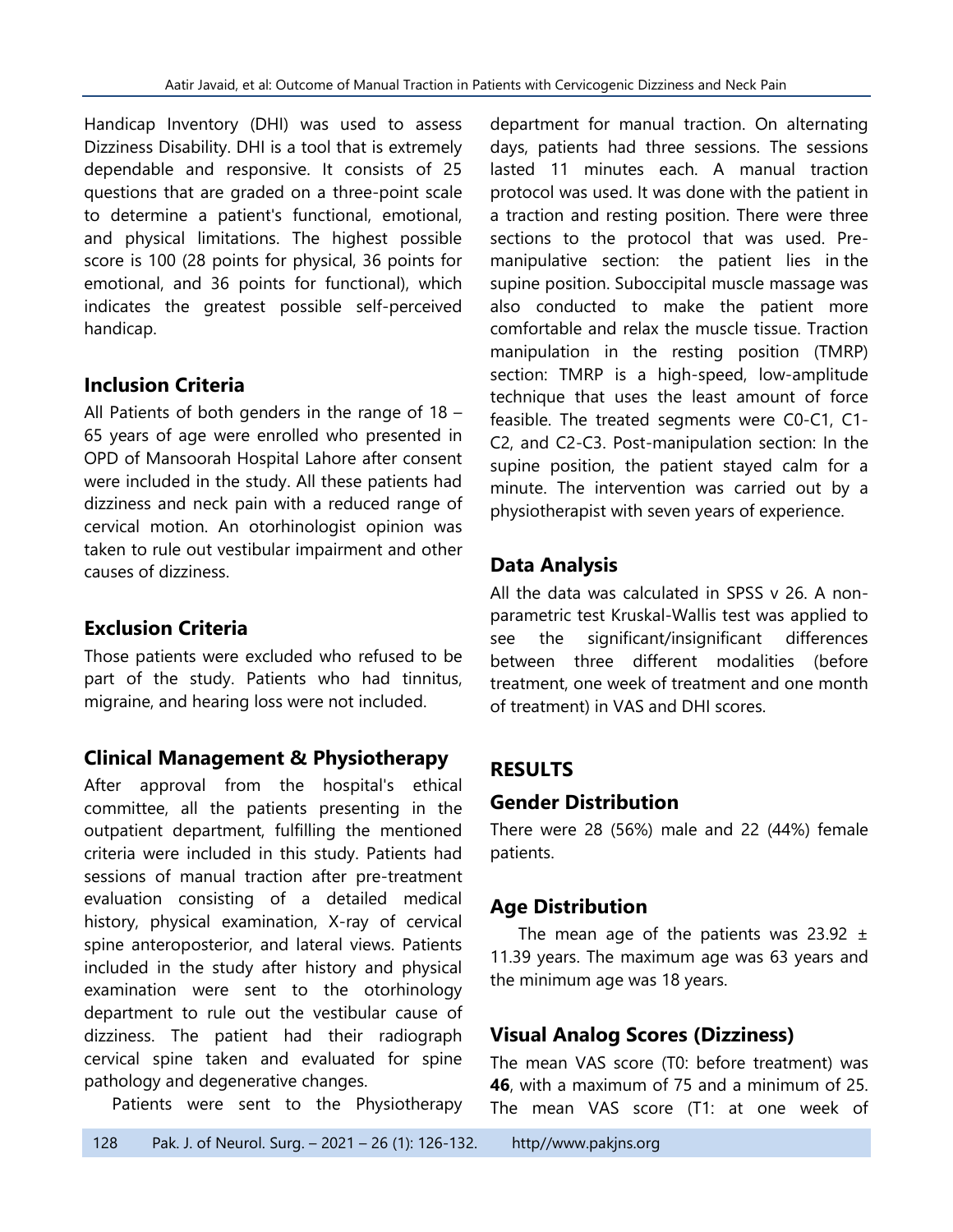treatment) was **31**, with a maximum of 55 and a minimum of 10. The mean VAS score (T2: at one month of treatment) was **14**, with a maximum of 40 and a minimum of 0.

#### **Visual Analog Scores (Pain)**

The mean VAS score (T0: before treatment) was **40** with a maximum of 65 and a minimum of 20. The mean VAS score (T1: at one week of treatment) was **21**, with a maximum of 55 and a minimum of 0. The mean VAS score (T2: at one month of treatment) was **8** with a maximum of 30 and a minimum of 0.

### **Dizziness Handicap Inventory (DHI) Scores**

The mean DHI score (T0: before treatment) was **47.5** with a maximum of 77 and a minimum of 28. The mean DHI score (T1: at one week of treatment) was **34** with a maximum of 60 and a minimum of 17. The mean DHI score (T2: at one month of treatment) was **21** with a maximum of 44 and a minimum of 9.

# **Comparisons of VAS and DHI Scores at Follow-ups**

There existed a significant difference (p < 0.00001) between the VAS and DHI scores before the treatment and post-treatment of follow-up at one week and at one month **(Table 1)**.

#### **Radiography**

**Figure 1(a)** depicts before therapy, the patient experienced a lack of lordosis in the cervical spine. **Figure (1b)** illustrates after one month of manual traction, the cervical spine curvature has returned to normal.



Figure 1(a): Pre-treatment: the patient had a loss of lordosis cervical spine; **Figure 1(b):** Post manual traction (at 1 month): restoration of normal cervical spine curvature (images used with the patient's permission).

| Table 1: Comparisons of VAS and DHI scores before/after treatments |                                                                                                                          |                                                    |                                   |  |
|--------------------------------------------------------------------|--------------------------------------------------------------------------------------------------------------------------|----------------------------------------------------|-----------------------------------|--|
| <b>VAS</b><br>(for dizziness)                                      | <b>Follow-Ups</b>                                                                                                        | <b>H</b> Statistics:<br><b>Kruskal-Wallis Test</b> | P-value                           |  |
|                                                                    | T0: before treatment (mean: 46)<br>T1: at one week of treatment (mean: 31)<br>T2: at one month of treatment (mean: 14)   | 83.85                                              | < 0.00001<br>(significant result) |  |
| VAS (for pain)                                                     | T0: before treatment (mean: 40)<br>T1: at one week of treatment (mean: 21)<br>T2: at one month of treatment (mean: 8)    | 79.30                                              | < 0.00001<br>(significant result) |  |
| <b>DHI</b><br>(for dizziness<br>disability)                        | T0: before treatment (mean: 47.5)<br>T1: at one week of treatment (mean: 34)<br>T2: at one month of treatment (mean: 21) | 73.64                                              | < 0.00001<br>(significant result) |  |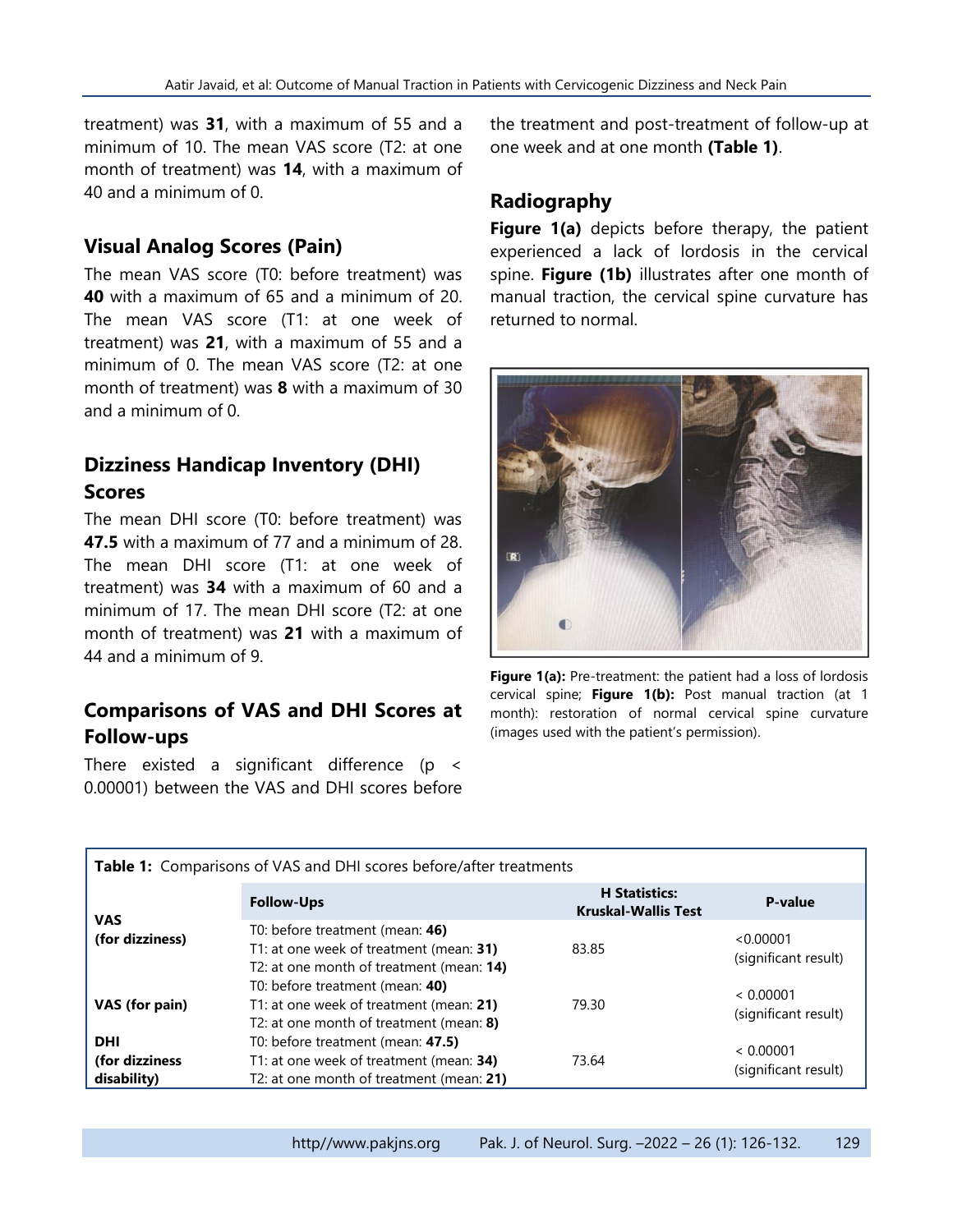# **DISCUSSION**

The goal of the study was to see how effective the manual traction protocol was at reducing the severity of dizziness and pain caused by the CGD. After one month, we discovered that Cervicogenic dizziness patients who received manual traction for therapy improved significantly in terms of dizziness severity, pain alleviation, and a low score on the dizziness handicap index, suggesting greater psychological and functional wellbeing of patients. The mean VAS (dizziness) values were 46, 31, and 14 before therapy, one week later, and one month later, respectively. The mean VAS (pain) ratings were 40, 21, and 8 before therapy, one week afterward, and one month later, respectively. At one week and one month, the mean DHI scores (for dizzy disability) were 47.5, 34, and 21, respectively. We observed a decrement in all pain and dizziness scores. There was a significant difference (p 0.00001) in the VAS and DHI scores before and after therapy, with follow-ups at one week and one month.

Self-perceived assessment after treatment was recorded, resulting in a reduction in dizziness severity and improved cervical range of movement. The findings are in line with earlier research that has shown that manual therapy can lower the severity of dizziness. The dizziness intensity decreased by 33.65 mm in T1 and 26.34 mm in T2. After therapy, there were similar reductions in pain intensity that lasted for a month. At T1 reduction was 10 mm and at T2, it was higher than 22 mm. The DHI is the most often used questionnaire for registering selfperceived disability in dizzy subjects.<sup>13</sup> This questionnaire is widely used in people with CDG. In both follow-ups, the study found statistically significant improvements. In patients with CD, Moustafa et al. $^{13}$  used a treatment that included therapeutic exercise, gradual mobilization, myofascial relaxing of the suboccipital muscles, and extension traction. Because Moustafa et al.<sup>4</sup> used a higher dose and a larger number of sessions, it's impossible to compare the outcomes with the current study. After the initial follow-up, both studies demonstrated a statistically significant decrease in the intensity of dizziness and DHI. A reduction in ROM has been observed in people with CGD. The patients in this study had enhanced ROM in all directions, however, the ROM of the upper cervical spine and left rotation improved significantly. Manual treatment appears to elicit immediate analgesic benefits. Pain inhibitors may be activated by the proposed approach, resulting in analgesia.<sup>15-16</sup> CGD is thought to be caused by disharmonic hyperactivity of the cervical mechanoreceptors, according to some researchers.<sup>17-18</sup> The reduction in pain observed after manual traction could be due to a decrease in nociceptive input, which normalizes the mechanoreceptive input causing a reduction in the sensation and intensity of dizziness, as well as an improvement in functional capacity and range of motion. Furthermore, it is theorized that increased ROM normalizes the cervical somatosensory system and aids in the correction of information from the cervical input. 19 The mechanism of manual tractioninduced hypoalgesic effects in patients with CGD remains unknown. To define it, more research is needed.

# **CONCLUSION AND RECOMMENDATION**

The manual traction technique resulted in a considerable reduction in the intensity of dizziness and discomfort, as well as an improvement in functional capacity. Cervical spine range of motion improved clinically relieving pain. We suggest further sessions of manual traction at least once a month for further improvement in symptoms and definite resolution.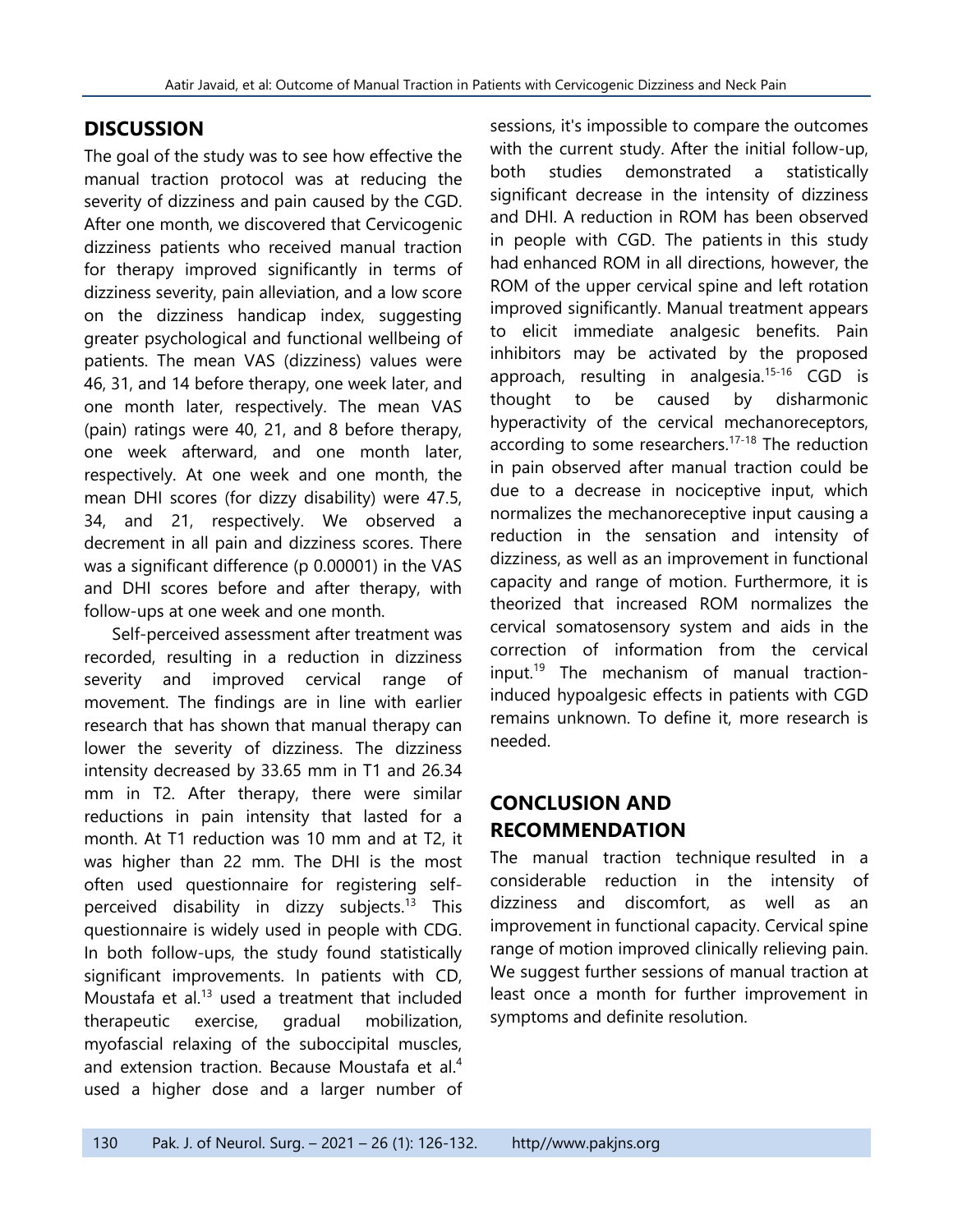#### **REFERENCES**

- 1. Ryan GM, Cope S. Cervical vertigo. Lancet. 1955; 269: 1355–8. Lystad RP, Bell G, Bonnevie-Svendsen M, Carter CV. Manual therapy with and without vestibular rehabilitation for cervicogenic dizziness: a systematic review. Chiropr Man Therap. 2011; 19 (1): 21
- 2. Wrisley DM, Sparto PJ, Whitney SL, Furman JM. Cervicogenic dizziness: a review of diagnosis and treatment. J Orthop Sports Phys Ther. 2000; 30 (12): 755–66.
- 3. Reid SA, Callister R, Katekar MG, Rivett DA. Effects of cervical spine manual therapy on range of motion, head repositioning, and balance in participants with cervicogenic dizziness: a randomized controlled trial. Arch Phys Med Rehabil. 2014; 95 (9): 1603–12.
- 4. Moustafa IM, Diab AA, Harrison DE. The effect of normalizing the sagittal cervical configuration on dizziness, neck pain, and cervicocephalic kinesthetic sensibility: a 1-year randomized controlled study. Eur J Phys Rehabil Med. 2017; 53: 57–71.
- 5. Oostendorp R, van Eupen AAJM, Elvers JWH, Bernards J: Effects of restrained cervical mobility on involuntary eye movements. J Man Manip Ther. 1993, 1 (4): 148-153.
- 6. Malstrom EM, Karlberg M, Melander A, Magnusson M, Moritz U: Cervicogenic dizzinessmusculoskeletal findings before and after treatment and long-term outcome. Disabil Rehabil. 2007, 29 (15): 1193-1205. 10.1080/09638280600948383.
- 7. Micarelli A, Viziano A, Augimeri I, et al. Diagnostic route of cervicogenic dizziness: usefullness of posturography, objective and subjective testing implementation and their correlation. Disabil Rehabil. 2019.
- 8. Grgic V. Cervicogenic proprioceptive vertigo: etiopathogenesis, clinical manifestations, diagnosis and therapy with special emphasis on manual therapy. LijecNicki Vjesn. 2006; 128: 288–295.
- 9. Mintken PE, DeRosa C, Little T, Smith B. AAOMPT clinical guidelines: A model for standardizing manipulation terminology in physical therapy practice. J Orthop Sports Phys Ther. 2008; 38 (3):

 $A1-6.$ 

- 10. Yaseen K, Hendrick P, Ismail A, et al. The effectiveness of manual therapy in treating cervicogenic dizziness: a systematic review. J Phys Ther Sci. 2018; 30: 96–102.
- 11. Reid SA, Rivett DA, Katekar MG, et al. Sustained natural apophyseal glides (SNAGs) are an effective treatment for cervicogenic dizziness. Man Ther. 2008; 13: 357–366.
- 12. Reid SA, Rivett DA, Katekar MG, et al. Comparison of mulligan sustained natural apophyseal glides and maitland mobilizations for treatment of cervicogenic dizziness: a randomized controlled trial. Phys Ther. 2014; 94: 466–476.
- 13. Fong E, Li C, Aslakson R, et al. Systematic review of patient-reported outcome measures in clinical vestibular research. Arch Phys Med Rehabil. 2015; 96: 357–365.
- 14. Moustafa IM, Diab AA, Harrison DE. The effect of normalizing the sagittal cervical configuration on dizziness, neck pain, and cervicocephalic kinesthetic sensibility: a 1-year randomized controlled study. Eur J Phys Rehabil Med. 2017; 53: 57–71.
- 15. Schmid A, Brunner F, Wright A, et al. Paradigm shift in manual therapy? Evidence for a central nervous system component in the response to passive cervical joint mobilisation. Man Ther. 2008; 13: 387–396.
- 16. Voogt L, de Vries J, Meeus M, et al. Analgesic effects of manual therapy in patients with musculoskeletal pain: a systematic review. Man Ther. 2015; 20: 250–256.
- 17. Devaraja K. Approach to cervicogenic dizziness: a comprehensive review of its aetiopathology and management. Eur Arch Otorhinolaryngol. 2018; 275: 2421–2433.
- 18. Reid SA, Callister R, Snodgrass SJ, et al. Manual therapy for cervicogenic dizziness: long-term outcomes of a randomised trial. Man Ther. 2015; 20: 148–156.
- 19. Kalland Knapstad M, Goplen F, Skouen JS, Ask T, Nordahl SHG. Symptom severity and quality of life in patients with concurrent neck pain and dizziness. Disabil Rehabil. 2019: 1–4.